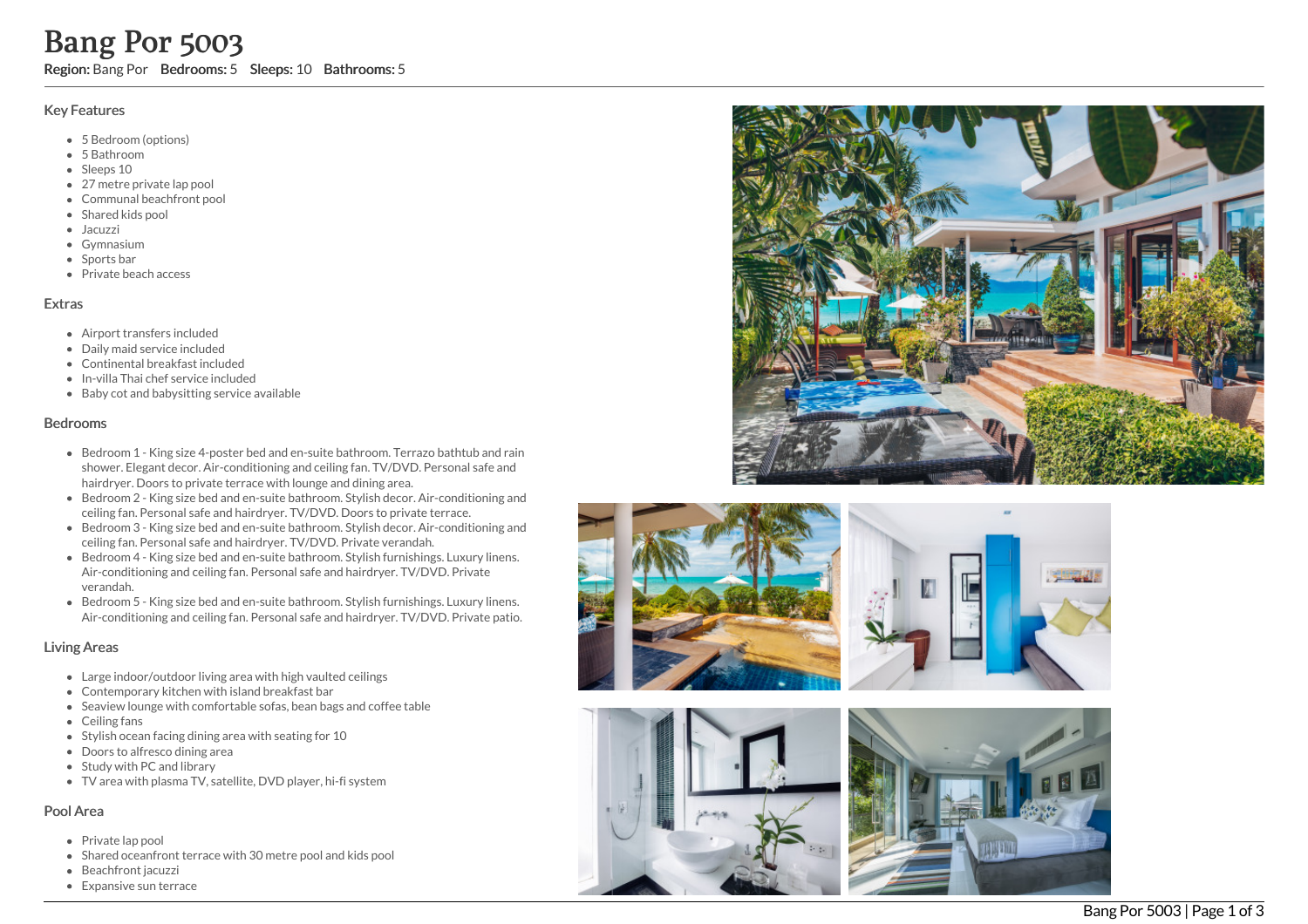- Ocean facing lounge sala
- Luxury loungers and daybeds
- Beachfront massage sala
- Alfreso area with BBQ and wine cooler
- Table tennis terrace
- Pool and billiards deck
- Exquisite ocean views

#### General

- English speaking villa manager
- $\bullet$  Bed linen, bath and pool towels provided
- Expansive gated home
- Asian artworks and artefacts throughout
- Extensive shared gardens with water features
- Airport 30 minutes drive

## Entertainment

- Complimentary wireless internet connection
- Shared gym with state-of-art equipment
- Shared serenity spa
- Sports bar with bar, table football and entertainment system
- Satellite TV/DVD, BOSE sound system, i-Pod docks
- Multiple games areas
- Fully-stocked wine cooler
- Various swimming pools
- Kayaks available for use
- Direct access to beach with sun loungers